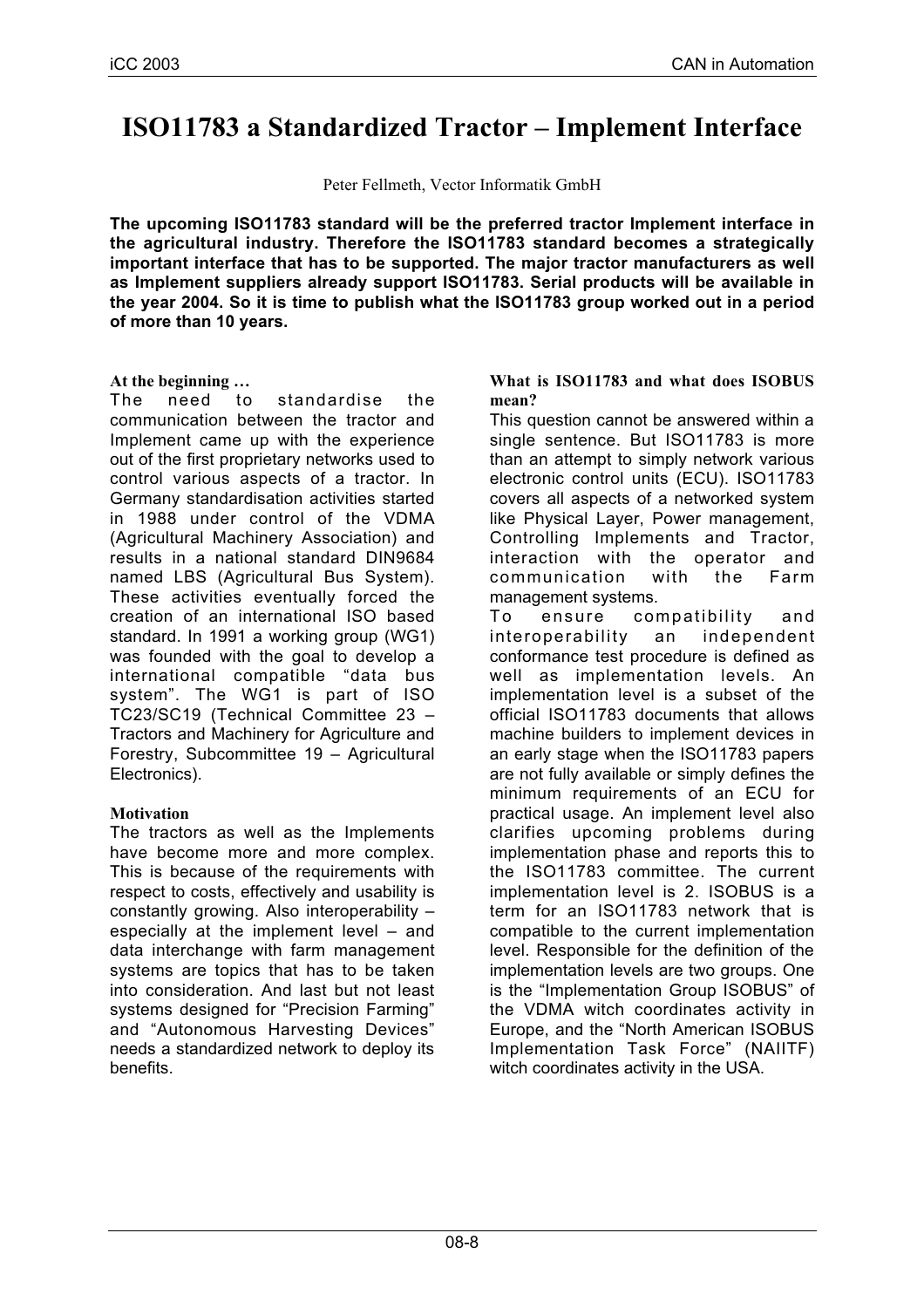#### **ISO11783 Components**

The ISO11783 standard will comprise about 13 parts. See Table 1 for a complete overview and the current state of the documents. In the following this paper will give an overview of ISO11783 and does not claim to be a complete reference. Figure 4 shows the schematics of an ISO11783 network.

#### **Physical Layer (Wiring and Connectors)**

In general a twisted quad un-shielded cable with four wires is used. CAN\_L and CAN\_H for the CAN Bus and TBC\_PWR and TBC\_RTN for the termination bias circuit. The network is designed for hot plug-in and removal of ECUs during operation. Therefore an automatic termination bias circuit is needed. Up to 3 different connectors are specified.

- Bus extension connector: This connector is provided to extend the implement bus within the tractor as needed. It is also known as the incab connector. Because this plug does not allow to supply the connected ECU with power an additional connector with power supply capabilities will be proposed as an option. This could be helpful for retrofitting when no other power source is available.
- Breakaway connector: This receptacle shall be mounted at the rear of a tractor to connect the Implements to the tractor.
- Diagnostic connector: Used to plug diagnostic tools to the tractor.

See figure 1 as an example of a physical layer architecture, showing all connector types.

For the data transmission a CAN Bus is used with a bit rate of 250kbit/s and a maximum segment of 40m length. A single sample point is used and set to 80% relative to the bit. Up to 30 ECUs can be connected to one segment. The physical CAN definitions are compatible to ISO11898 (ISO Highspeed). This allows to connect directly SAE J1939 or NMEA2000 ECUs.

Normally the physical layer works with 12V power supply but it is also designed for 24V operations.

#### **Data Link Layer**

ISO11783 based on 29bit CAN Identifier (CAN 2.0b protocol). The data transmission is compatible and harmonized with SAE J1939. The CAN frame is divided up into two main parts. The CAN Identifier and the data field. The CAN Identifier specifies the data in the data field and the address information for source and destination. The data field contains the signals described as parameters and grouped together as Parameter Groups (PG). Each PG is identified by a unique number (PGN).

| ISO.<br>Part   | Title                                             | <b>Current Status</b>     |
|----------------|---------------------------------------------------|---------------------------|
| 1              | General Standard for mobile<br>data communication | <b>Working Draft</b>      |
| $\overline{2}$ | <b>Physical Layer</b>                             | International<br>Standard |
| 3              | Data Link Layer                                   | International<br>Standard |
| 4              | Network Layer                                     | International<br>Standard |
| 5              | Network Management                                | International<br>Standard |
| 6              | <b>Virtual Terminal</b>                           | International<br>Standard |
| $\overline{7}$ | Implement Message Layer                           | International<br>Standard |
| 8              | Power Train Messages                              | Working Draft             |
| 9              | Tractor FCU                                       | International<br>Standard |
| 10             | Task controller &                                 | <b>Working Draft</b>      |
|                | management computer<br>interface                  |                           |
| 11             | Data Dictionary                                   | <b>Working Draft</b>      |
| 12             | Diagnosis                                         | <b>Working Draft</b>      |
| 13             | <b>File Server</b>                                | <b>Working Draft</b>      |

Table 1 - Overview current ISO document status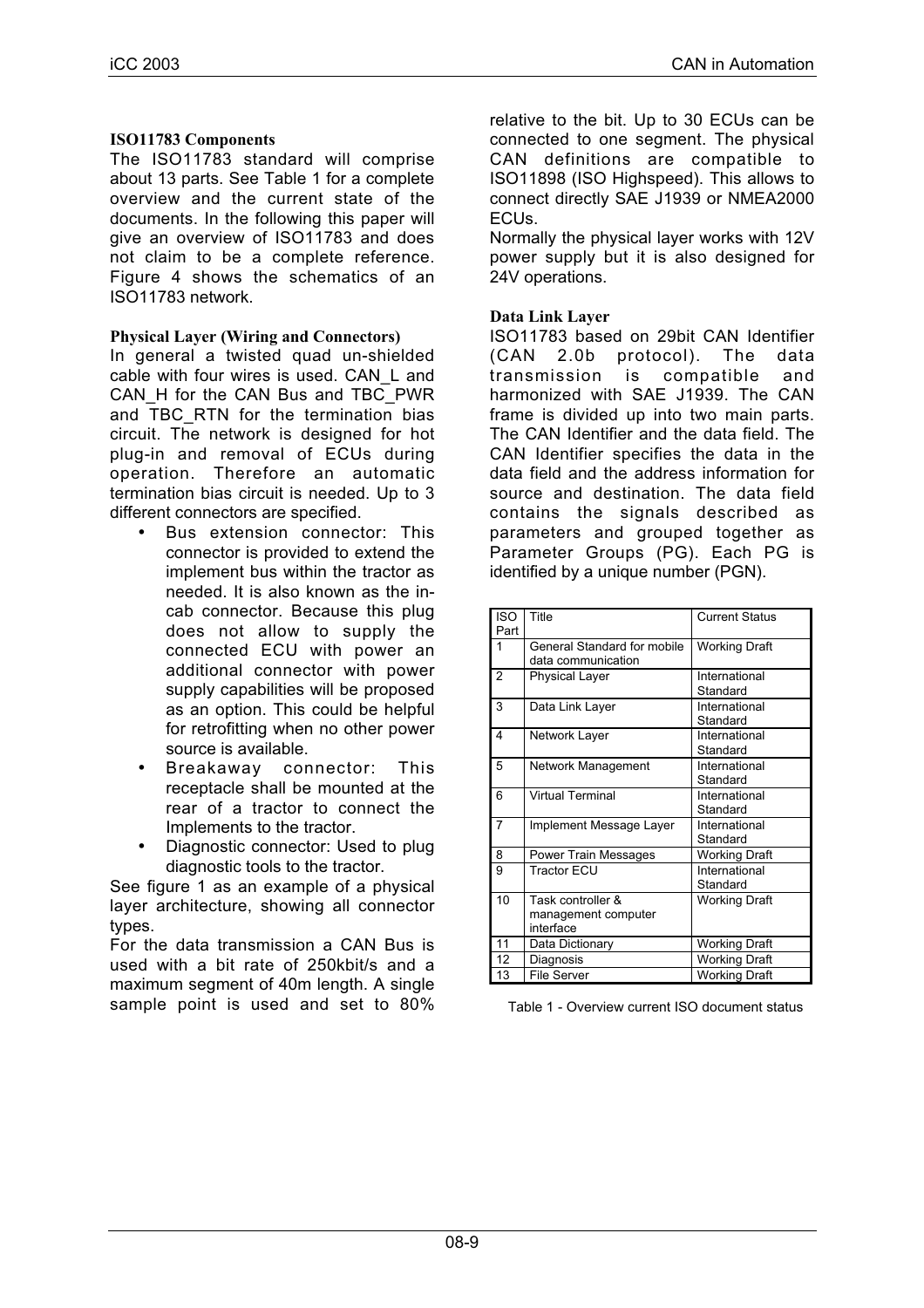Since a single CAN frame can only move up to 8 bytes most of the PGs are designed with a length of 8 bytes. For PGs with more than 8 bytes three different transport protocols are defined: 1) BAM (Broadcast Announce Messaging) allows transmission to all ECUs that are interested in this PG. The CAN frames are transmitted with a defined transmission delay between each frame. 2) CMDT (Connection Mode Data Transfer) allows the transmission between two single nodes. Transmitter and receiver can control the message flow. The maximum amount of data bytes that can be transmitted is limited to 1785 bytes. 3) ETP (Extended Transport Protocol) is similar to CMDT but designed for more data. It is possible to move more than 16 Mbytes of data. Such a high amount of data is normally used to transfer an Object Pool to the Virtual Terminal. 4) FPTP (Fast Packet Transport Protocol) is the very same as BAM but optimised for higher transmission rate. There is no delay between each frame and some protocol overhead is removed. This transport protocol is used for NMEA2000 GPS information.

#### **Network Layer**

In practice most ISO11783 systems will have multiple bus segments. To connect these segments in a transparent way a bridge has to be used. It is not possible to use a repeater (echoes the electrical signals from one segment to the other) because of bus timing limitations. The bridge may have at least two CAN controllers each connected to a bus segment and moves the CAN frames between the segments. Part 4 of the ISO11783 standard defines filter capabilities for these interconnection ECUs. Normally the Tractor ECU is an interconnection ECU between the tractor Bus and the Implement Bus. Also an Implement can be connected to the Implement bus via such a Gateway. This could be helpful to save bandwidth if the Implement is not interested in all PGNs provided by the Implement Bus or the Implement uses a lot of proprietary PGNs for internal use only.

Each segment shall not be connected in more than one place to another segment. This will prevent building loops and avoids multiple transmission of the same PGN.



Figure 1 - Example of physical layer architecture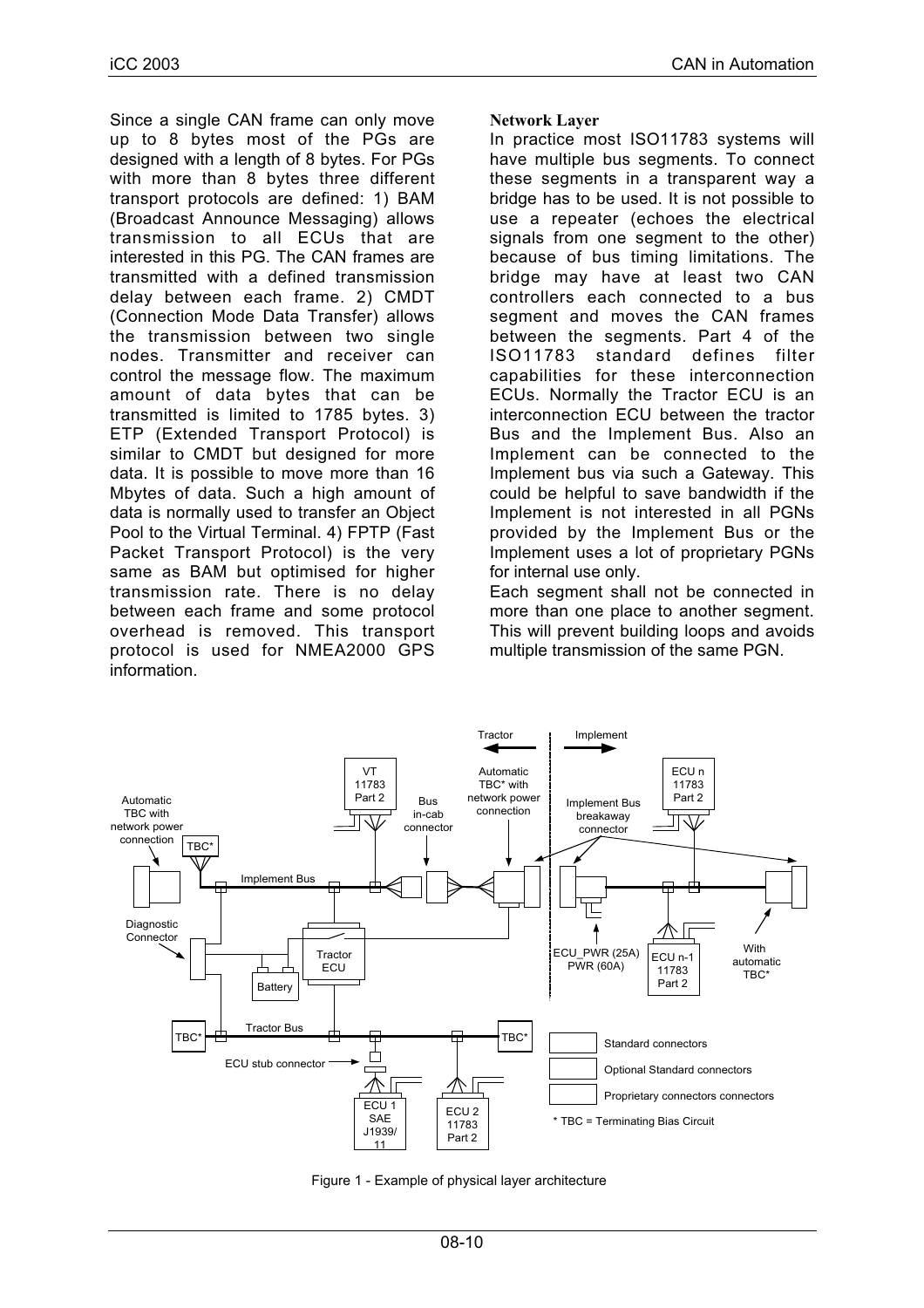#### **Network Management**

Each ECU is assigned a unique name (64bits). This name represents the functionality of the ECU and gives also information about the manufacturer and the mounted location (e.g. identifying each nozzle at sprayer #1 of manufacturer X). An important feature of the network design is to allow peer-to-peer communication. Using that 64Bit name as address for transmitter and receiver is not practical while using CAN frames. Therefore every ECU claims a unique 8 bit address during power up or when connected to the network. This could lead to different addresses each time the network is started or the node is connected. Therefore each ECU must provide a Network Management that allows to claim a unique address within a network and get all the address information about its communication partners. Valid addresses are 0 to 253. 254 is the "NULL" address and is used for example while address claiming when the claiming ECU has no address. Using 255 (global address) as destination address means broadcast communication.

In case of multiple ECUs running on a single node each ECU shall have a unique name and address.

#### **Working Set**

An Implement may have multiple ECUs. Most of the ECUs are for controlling the application. Therefore these Implements can be grouped together to a Working Set where one ECU is the Working Set Master and all the others are the Working Set Members. The Working Set Master acts as the interface to the Implement Bus. This means that the Working Set Master is addressed for several services (e.g. handling the communication to a Virtual Terminal) while the Members are still active in performing their tasks. A Working Set Member shall be able to receive PGNs addressed to the Working Set Master.

It is possible to group several Working Sets together to one single Working Set. This allows combining multiple instances of single Implements to one big Implement. Two sprayers can be combined to a single one with multiple boom sections.

#### **Virtual Terminal**

The Virtual Terminal (VT) provides a very comfortable user interface. Each Implement can output information to the VT and can also query actions and user inputs as well as application rates. The VT provides each Implement the exclusive



Navigation keys **Input control keys** Figure 2 – Simulated VT with CANoe

rights of usage the VT and it's functions. It is in the responsibility of the VT to manage multiple ECUs. Therefore the VT has to provide a way for the user to select a specific ECU's output.

The VT also provides several Physical Soft Keys with corresponding Soft Key Designators and a Data Mask Area. The display of the Data Mask Area as well as the Soft Key Designators are controlled by the Implements. This allows the user to interact with multiple Implements on a single VT, mounted in the tractor's cabin. If available it is also possible that the user can assign auxiliary inputs to Implement functions provided by the VT. As example of a VT figure 2 shows a screenshot of a simulated VT with CANoe.

For displaying data an Implement (Working Set Master) transfers an Object Pool to the VT. The Object Pool covers all graphical elements to be displayed. A graphical element for example can be a simple button, textual input/output field, bitmaps or more complex elements like a bar graph. All elements can be moved, modified, hide and shown as needed by the Implement. Also grouping of elements is possible. This allows modifications to the whole group with a single command.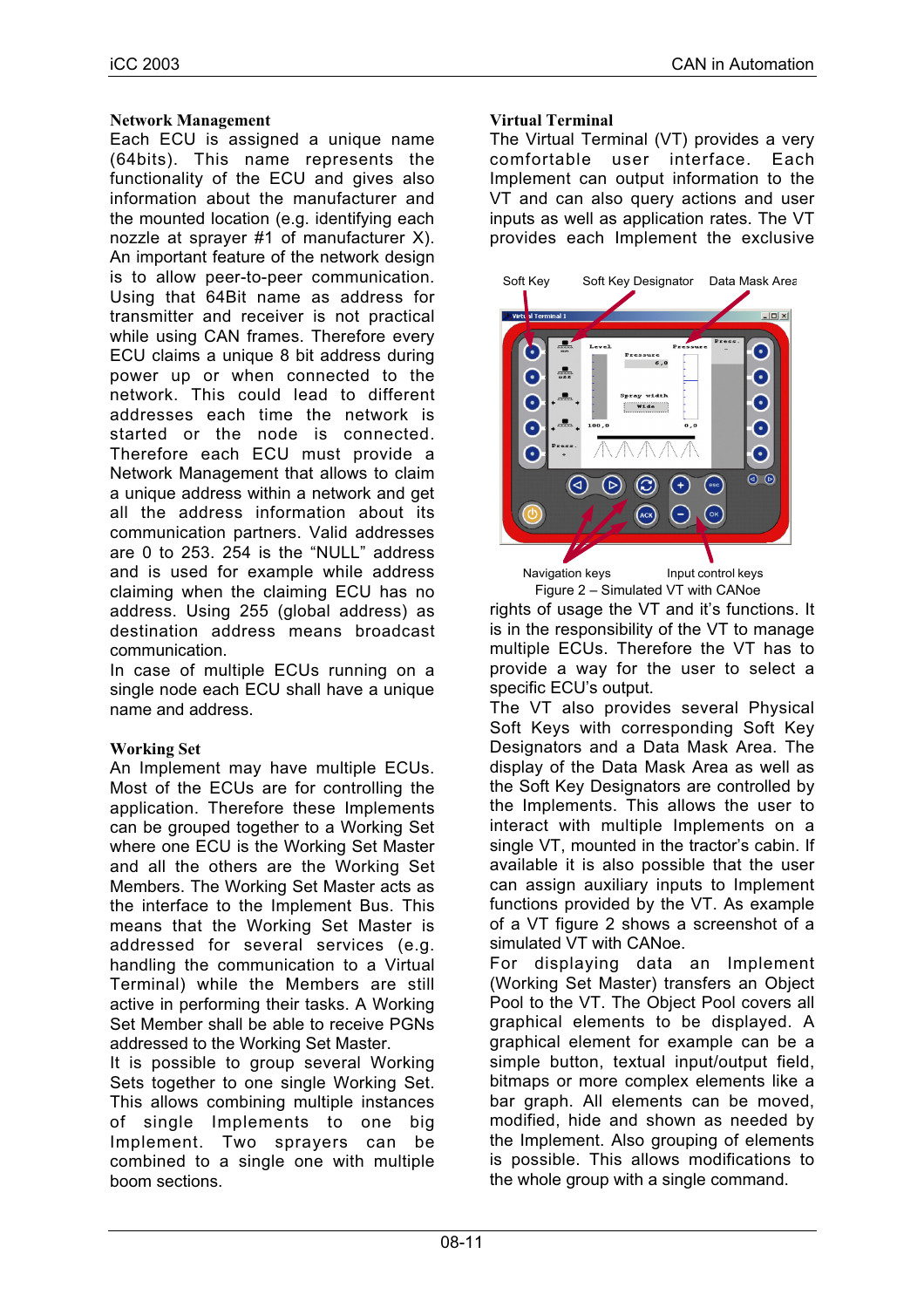Because of the size of an Object Pool transferring the Object Pool to the VT on every boot up needs a lot of time and consumes bandwidth, especially if multiple Object Pools are transferred. For that reason an Object Pool can be stored on the VT's non-volatile memory. This will limit boot up delays only to the first time an Implement is connected to a tractor (VT). A retransmission is only necessary if the Object Pool changes or the VT is replaced for some reasons.

## **Tractor ECU**

The Tractor ECU is the interface between the Implement Bus and the tractor. Most often the Tractor ECU is a gateway between the internal tractor J1939 bus (Power train) and the Implement Bus. In case the tractor does not have an Internal J1939 Bus, the Tractor ECU will generate the necessary PGNs like wheel based speed information out of some internal information. It doesn't matter how the Tractor ECU gets the information. This is an important aspect in case of retrofitting old tractors.

A tractor (represented by the Tractor ECU) is divided up into 3 different levels providing information to the Implements and allows remote control of the tractor. A class two tractor includes the functionality of a class one tractor plus class two features. A class three tractor includes the functionality of a class two and one as well as additional class three features. The classes are important for implements to check if the necessary functionality is available. Each implement will be specified for a minimum tractor class. In the case where a tractor does not fulfil all features of a higher class the tractor will be downscaled to the class that is completely matched.

A class one tractor provides basic information for power management, speed information, hitch position, PTO, tractor lightning control and preferred language selection. Class one should not be used for new tractors. Class one is typically used for retrofitting. Class two provides more information about driving speed and direction. Also the rear draft of the hitch and auxiliary valve states are provided. Class two allows for complex implements, better control and security strategy. Class

three provides a command interface to the implement. The implement can control the rear hitch position, PTO speed and set point as well as auxiliary valves.

An additional Class extension of "N" means support of navigational messages and "F" support of front mounted implements. The extensions "N" and "F" can be combined with the classes described above.

#### **Task controller**

The Task Controller is an ECU running on the Implement Bus. A Task Controller can be configured with data from a farm management system to control one or more tasks. A task contains all necessary data for a field operation. The Task Controller also sends out all commands to a controlled implement during field operation. A Task Controller is typically used for example for precision farming. When the application rate of a sprayer depends on the current position the Task Controller will prepare the sprayer with updated data during field operation.

Another important aspect of the Task Controller is the logging capability. A Task Controller will not only accept and run tasks. A Task Controller will also log and report actual field application data back to the farm management system. The amount of logged data can be adapted to



Figure 3 – Task Controller Data exchange